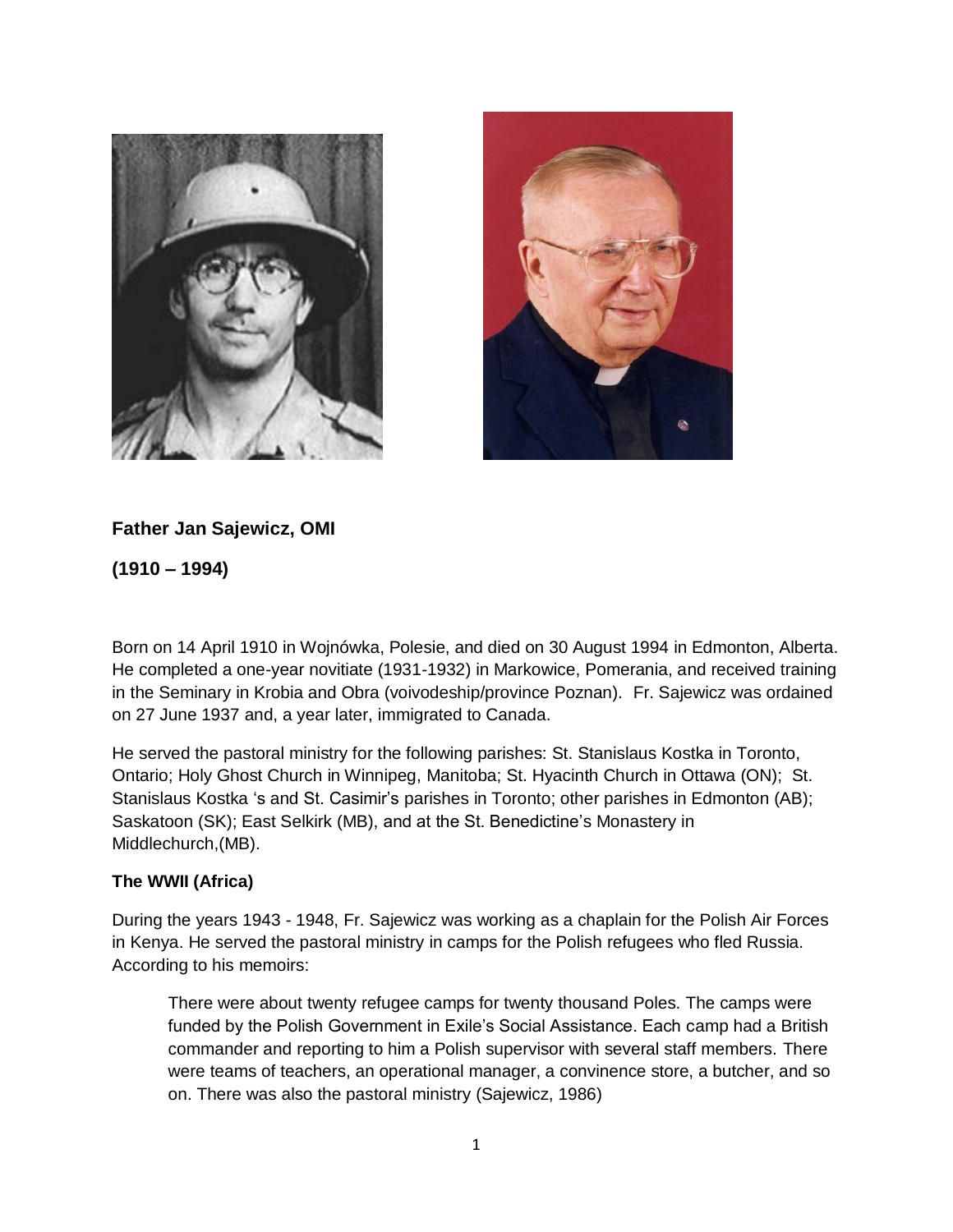The pastoral ministry was facing many challenges caused by the uncertain future and the peculiarities of life in extreme climate. Most of the population consisted of women and children who fled the hardships they experienced in the Soviet Russia, and were haunted by still vivid recollections of starvation and ill-treatment. Nevertheless, thanks to the collective efforts of the volunteers and priests, life in the camp was now getting organized with the secure and predictable structures of school programs, scout groups for children, various activities for adults, and regular religious practices. A social fund was created from the contributions of all working individuals donating thirteen percent of their wages to assist those women and children who had no other support.

In Ifunda camp in Tanzania, Fr. Sajewicz participated in building a church for the community. As he describes:

We used African grass to cover the roof and bricks for the floor. Inside the building, there were small folding chairs. All the celebrations, both national and religious, took place in this church. On the cemetery gage, we wrote: "In memory of those who will not return to their homeland (Sajewicz, 1986).

## **Canada**

Fr. Sajewicz returned to Canada in 1948. At first, he worked in Toronto, and later, in Winnipeg where he published *Gazeta Polska.* In the later years*,* he was also the editor of magazine *Niepokalana* issued in France.

In 1951, he settled in Ottawa, ON. Among those who had already arrived there during the postwar years were the Polish-Arm-Forces-in-the-West veterans and their families, the concentration-camps survivors, and refugees. They all shared a desire to participate in the masses conducted in Polish in a Polish church. Fr. Sajewicz, with his energy, perseverance and dedication, was determined to meet these needs. Therefore, in January 1952, he set up a Church Committee and, with the help of some parishioners, created a fund for building a church. He made a list of addresses that the parishioners could use for canvasing donations for this cause. To set an example, Fr. Sajewicz decreased the amount of his own daily food allowance from six to four dollars.

On 28 January 1957, a groundbreaking plaque was built-in for the construction of the St. Hyacinth's church that was designed by architect Roman Stankiewicz. In July 1957, the main building and the adjacent facilities were completed. The first Mass at St. Hyacinth's Church was celebrated on 4 August 1957. This beautiful and welcoming church has become an important religious and cultural center for the Ottawa's Polish community.

By building this second church, after the one that he created in Africa during the war, Fr. Sajewicz gave a true meaning to the maxim *Non omnis moriar* (*Not all of me will die*); not only did he offer his missionary services to the countless number of faithful parishioners but also made his mark in the form of these two holy places of worship.